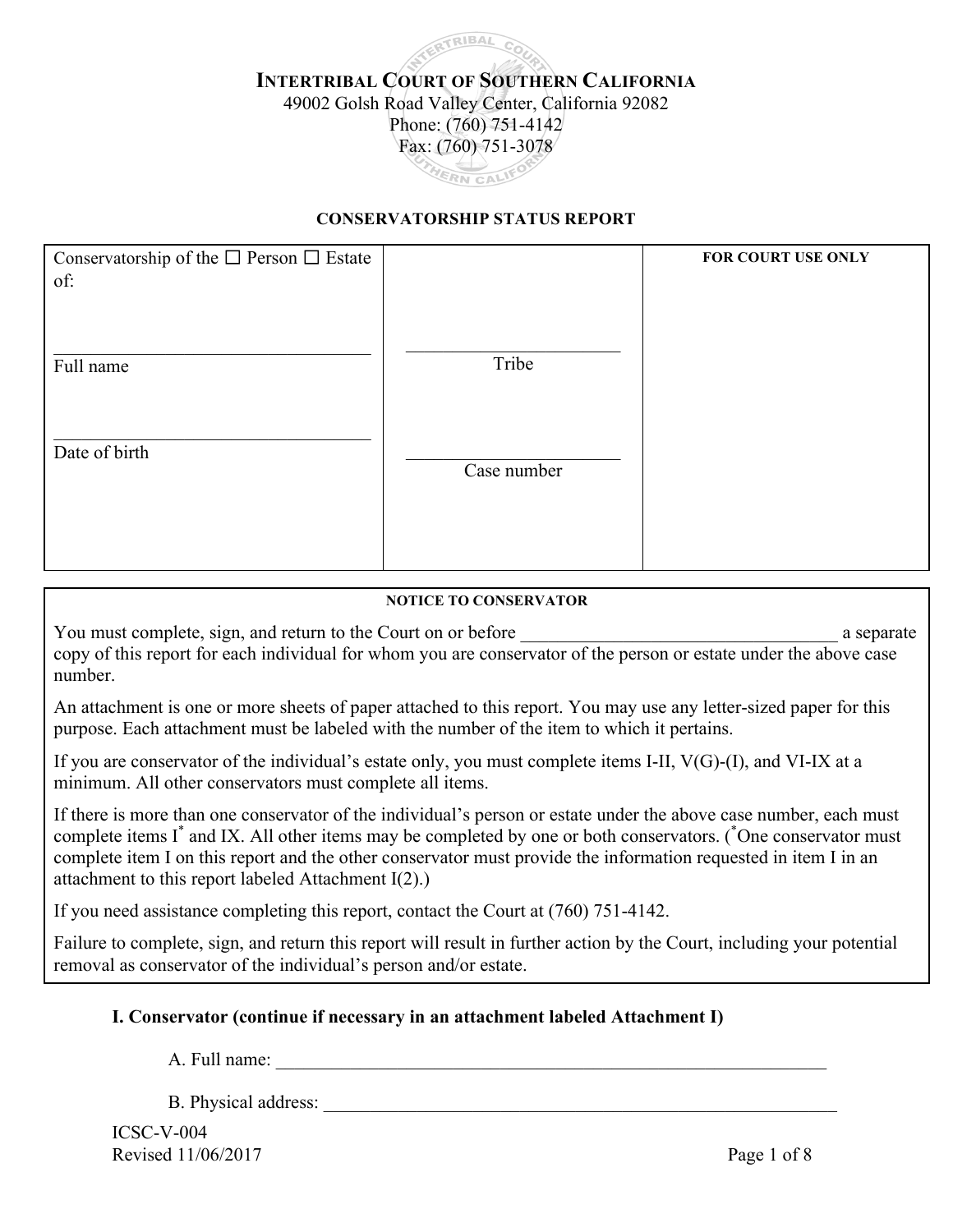| 1. Years at this address: |  |
|---------------------------|--|
|---------------------------|--|

C. Mailing address (if different than physical address):

D. Home telephone number: \_\_\_\_\_\_\_\_\_\_\_\_\_\_\_\_\_\_\_\_\_\_\_\_\_\_\_\_\_\_\_\_\_\_\_\_\_\_\_\_\_\_\_\_\_\_\_\_

 $\mathcal{L}_\text{max} = \mathcal{L}_\text{max} = \mathcal{L}_\text{max} = \mathcal{L}_\text{max} = \mathcal{L}_\text{max} = \mathcal{L}_\text{max} = \mathcal{L}_\text{max} = \mathcal{L}_\text{max} = \mathcal{L}_\text{max} = \mathcal{L}_\text{max} = \mathcal{L}_\text{max} = \mathcal{L}_\text{max} = \mathcal{L}_\text{max} = \mathcal{L}_\text{max} = \mathcal{L}_\text{max} = \mathcal{L}_\text{max} = \mathcal{L}_\text{max} = \mathcal{L}_\text{max} = \mathcal{$ 

 $\mathcal{L}_\mathcal{L} = \mathcal{L}_\mathcal{L} = \mathcal{L}_\mathcal{L} = \mathcal{L}_\mathcal{L} = \mathcal{L}_\mathcal{L} = \mathcal{L}_\mathcal{L} = \mathcal{L}_\mathcal{L} = \mathcal{L}_\mathcal{L} = \mathcal{L}_\mathcal{L} = \mathcal{L}_\mathcal{L} = \mathcal{L}_\mathcal{L} = \mathcal{L}_\mathcal{L} = \mathcal{L}_\mathcal{L} = \mathcal{L}_\mathcal{L} = \mathcal{L}_\mathcal{L} = \mathcal{L}_\mathcal{L} = \mathcal{L}_\mathcal{L}$ 

Work telephone number: \_\_\_\_\_\_\_\_\_\_\_\_\_\_\_\_\_\_\_\_\_\_\_\_\_\_\_\_\_\_\_\_\_\_\_\_\_\_\_\_\_\_\_\_\_\_\_\_\_

Mobile telephone number: \_\_\_\_\_\_\_\_\_\_\_\_\_\_\_\_\_\_\_\_\_\_\_\_\_\_\_\_\_\_\_\_\_\_\_\_\_\_\_\_\_\_\_\_\_\_\_

- E. Do you have any health problems that will interfere with your ability to continue to serve as conservator in the next year?  $\Box$  Yes  $\Box$  No (if yes, explain in an attachment labeled Attachment I(E))
- F. Since your appointment as conservator or your last conservatorship status report, have you, or has any adult living in the conservatee's home, been arrested for, charged with, or convicted of (1) any felony or misdemeanor or (2) any other offense involving alcohol, illegal drugs, or sexual misconduct?  $\Box$  Yes  $\Box$  No (if yes, explain in an attachment labeled Attachment I(F))

Note: Traffic offenses that do not involve alcohol or illegal drugs need not be reported

G. Are you the court-appointed conservator or guardian for any other adult or minor?  $\Box$  Yes  $\Box$  No (if yes, list the full name of each adult or minor, the issuing court, and the relevant case number in an attachment labeled Attachment  $I(G)$ )

#### **II. Conservatee (continue if necessary in an attachment labeled Attachment II)**

- A. Full name: \_\_\_\_\_\_\_\_\_\_\_\_\_\_\_\_\_\_\_\_\_\_\_\_\_\_\_\_\_\_\_\_\_\_\_\_\_\_\_\_\_\_\_\_\_\_\_\_\_\_\_\_\_\_\_\_\_\_\_\_
- B. Date of birth:

 $C.$  Tribe:

- 1. The conservatee  $\Box$  is  $\Box$  is not an enrolled member of the tribe (if not, explain why in an attachment labeled Attachment  $II(C)(1))$
- 2. Describe any contact pertaining to the conservatorship that you have had with the tribe in the past year (continue if necessary in an attachment labeled Attachment  $II(C)(2)$ :

 $\mathcal{L}_\text{max} = \frac{1}{2} \sum_{i=1}^{n} \frac{1}{2} \sum_{i=1}^{n} \frac{1}{2} \sum_{i=1}^{n} \frac{1}{2} \sum_{i=1}^{n} \frac{1}{2} \sum_{i=1}^{n} \frac{1}{2} \sum_{i=1}^{n} \frac{1}{2} \sum_{i=1}^{n} \frac{1}{2} \sum_{i=1}^{n} \frac{1}{2} \sum_{i=1}^{n} \frac{1}{2} \sum_{i=1}^{n} \frac{1}{2} \sum_{i=1}^{n} \frac{1}{2} \sum_{i=1}^{n} \frac{1$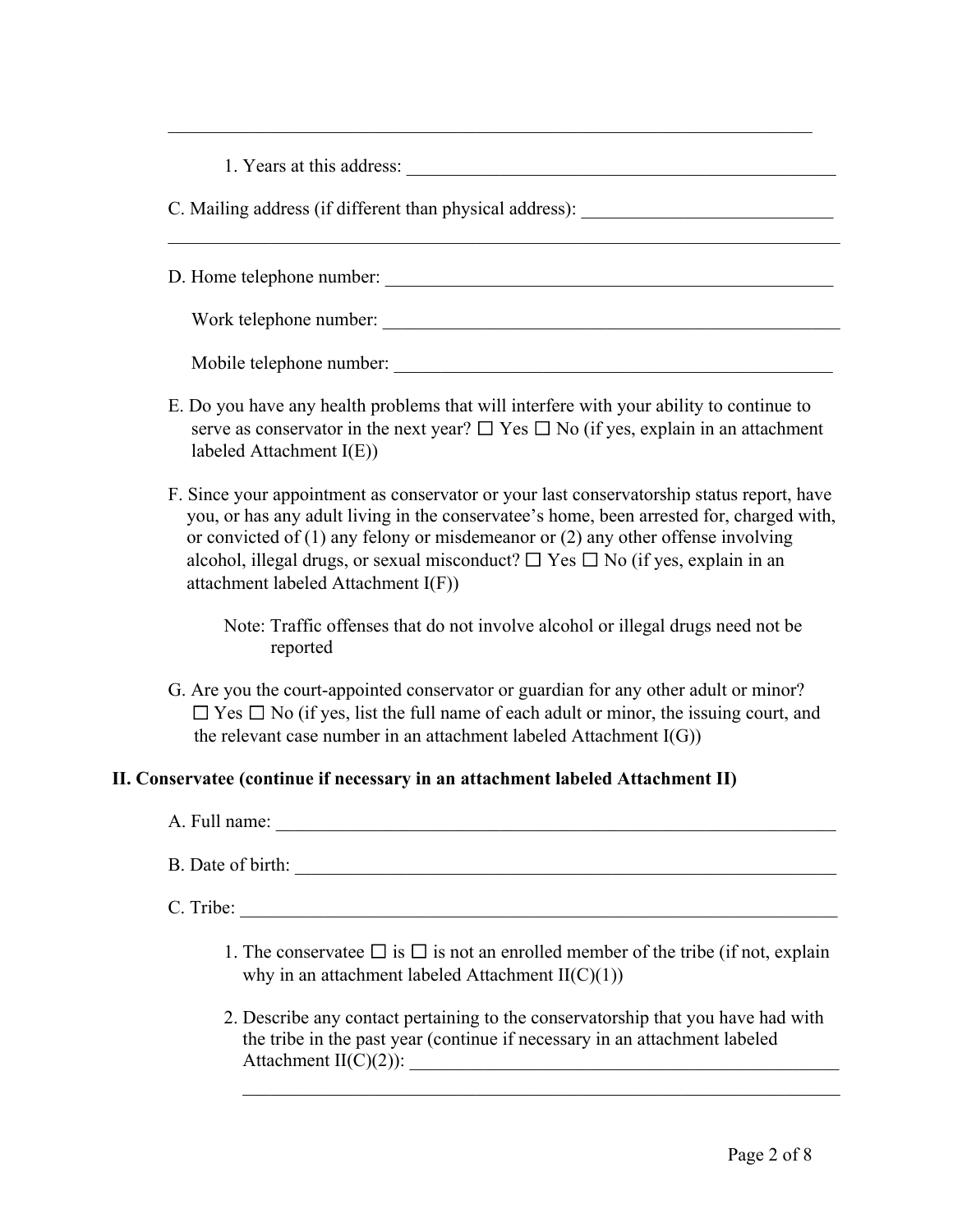a. List the full name, work physical address, and work telephone number of each tribal employee with whom you have communicated (continue if necessary in an attachment labeled Attachment  $II(C)(2)(a)$ :

 $\mathcal{L}_\text{max}$  , and the contribution of the contribution of the contribution of the contribution of the contribution of the contribution of the contribution of the contribution of the contribution of the contribution of t

 $\mathcal{L}_\text{max} = \frac{1}{2} \sum_{i=1}^n \mathcal{L}_\text{max}(\mathbf{z}_i - \mathbf{z}_i)$  $\frac{1}{2}$  , the contribution of the contribution of the contribution of the contribution of the contribution of the contribution of the contribution of the contribution of the contribution of the contribution of the contr  $\mathcal{L}_\text{max} = \frac{1}{2} \sum_{i=1}^n \mathcal{L}_\text{max}(\mathbf{z}_i - \mathbf{z}_i)$ 

 $\mathcal{L}_\text{max}$  , and the contract of the contract of the contract of the contract of the contract of the contract of the contract of the contract of the contract of the contract of the contract of the contract of the contr

 $\mathcal{L}_\text{max}$  , and the contract of the contract of the contract of the contract of the contract of the contract of the contract of the contract of the contract of the contract of the contract of the contract of the contr  $\overline{\phantom{a}}$  ,  $\overline{\phantom{a}}$  ,  $\overline{\phantom{a}}$  ,  $\overline{\phantom{a}}$  ,  $\overline{\phantom{a}}$  ,  $\overline{\phantom{a}}$  ,  $\overline{\phantom{a}}$  ,  $\overline{\phantom{a}}$  ,  $\overline{\phantom{a}}$  ,  $\overline{\phantom{a}}$  ,  $\overline{\phantom{a}}$  ,  $\overline{\phantom{a}}$  ,  $\overline{\phantom{a}}$  ,  $\overline{\phantom{a}}$  ,  $\overline{\phantom{a}}$  ,  $\overline{\phantom{a}}$  $\frac{1}{2}$  , the contribution of the contribution of the contribution of the contribution of the contribution of the contribution of the contribution of the contribution of the contribution of the contribution of the contr

D. The conservatee  $\Box$  is  $\Box$  is not currently living in my home

- 1. If the conservatee has never lived in your home, explain in an attachment labeled Attachment II(D)(1)
- 2. If the conservatee has previously lived in your home but is not currently living in your home, explain in an attachment labeled Attachment II(D)(2)
- 3. If the conservatee is not currently living in your home, list the following information for the person in whose home the conservatee is currently living in an attachment labeled Attachment II(D)(3): (1) full name, (2) relationship to conservatee and you, (3) physical address, (4) mailing address (if different than physical address), (5) home telephone number, (6) work telephone number, and (7) mobile telephone number

### **III. Conservatee's Physical and Emotional Health (continue if necessary in an attachment labeled Attachment III)**

- A. Does the conservatee currently have any medical or dental problems?  $\Box$  Yes  $\Box$  No (if yes, explain in an attachment labeled Attachment III(A))
- B. List the full name, work physical address, and work telephone number of each physician, dentist, or other health care provider currently treating the conservatee (continue if necessary in an attachment labeled Attachment III(B)):

 $\mathcal{L} = \{ \mathcal{L} \mid \mathcal{L} \text{ and } \mathcal{L} \text{ and } \mathcal{L} \}$  $\frac{1}{2}$  ,  $\frac{1}{2}$  ,  $\frac{1}{2}$  ,  $\frac{1}{2}$  ,  $\frac{1}{2}$  ,  $\frac{1}{2}$  ,  $\frac{1}{2}$  ,  $\frac{1}{2}$  ,  $\frac{1}{2}$  ,  $\frac{1}{2}$  ,  $\frac{1}{2}$  ,  $\frac{1}{2}$  ,  $\frac{1}{2}$  ,  $\frac{1}{2}$  ,  $\frac{1}{2}$  ,  $\frac{1}{2}$  ,  $\frac{1}{2}$  ,  $\frac{1}{2}$  ,  $\frac{1$  $\overline{\phantom{a}}$  ,  $\overline{\phantom{a}}$  ,  $\overline{\phantom{a}}$  ,  $\overline{\phantom{a}}$  ,  $\overline{\phantom{a}}$  ,  $\overline{\phantom{a}}$  ,  $\overline{\phantom{a}}$  ,  $\overline{\phantom{a}}$  ,  $\overline{\phantom{a}}$  ,  $\overline{\phantom{a}}$  ,  $\overline{\phantom{a}}$  ,  $\overline{\phantom{a}}$  ,  $\overline{\phantom{a}}$  ,  $\overline{\phantom{a}}$  ,  $\overline{\phantom{a}}$  ,  $\overline{\phantom{a}}$  $\mathcal{L} = \{ \mathcal{L} \mid \mathcal{L} \text{ and } \mathcal{L} \text{ and } \mathcal{L} \}$  $\mathcal{L}_\text{max} = \frac{1}{2} \sum_{i=1}^n \mathcal{L}_\text{max}(\mathbf{z}_i - \mathbf{z}_i)$ 

1. Include a letter from the conservatee's primary health care provider stating the date of the conservatee's last examination and describing the overall health of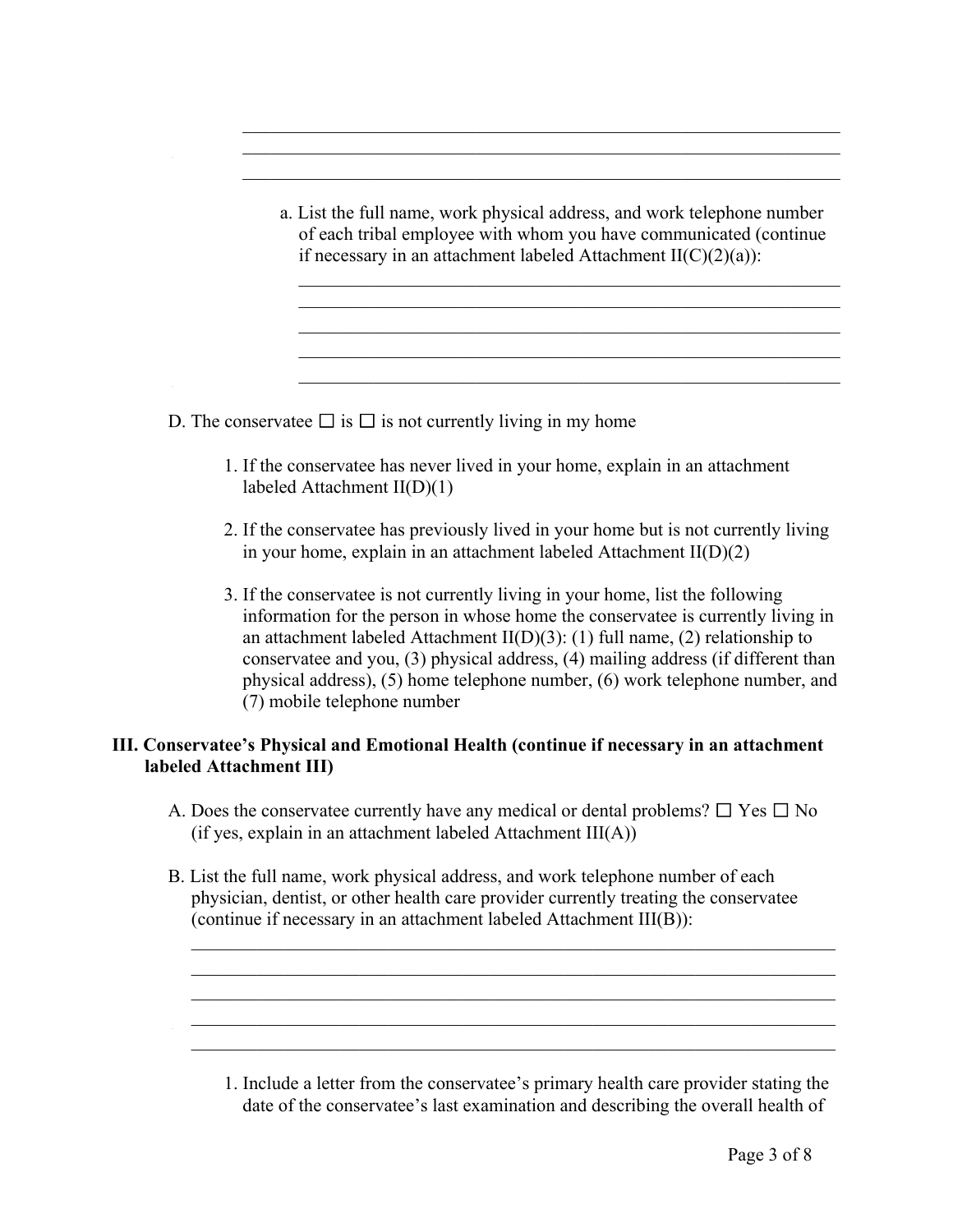the conservatee as an attachment labeled Attachment  $III(B)(1)$ 

- 2. If the conservatee has not been treated by a health care provider for any problem identified in item III(A), explain why in an attachment labeled Attachment III(B)(2)
- C. Does the conservatee currently have any emotional or behavioral problems that cause you concern?  $\Box$  Yes  $\Box$  No (if yes, explain in an attachment labeled Attachment  $III(C)$
- D. Has the conservatee experienced a traumatic event, major disruption, or significant change in the past year, such as the death of a family member, abuse, or a major illness?  $\Box$  Yes  $\Box$  No (if yes, explain in an attachment labeled Attachment III(D))
- E. List the full name, work physical address, and work telephone number of each therapist currently seeing the conservatee for any problem identified in items III(C)- (D) (continue if necessary in an attachment labeled Attachment III(E)):

 $\mathcal{L} = \{ \mathcal{L} \mid \mathcal{L} \text{ and } \mathcal{L} \text{ and } \mathcal{L} \}$  $\mathcal{L} = \{ \mathcal{L} \mid \mathcal{L} \text{ and } \mathcal{L} \text{ and } \mathcal{L} \}$  $\overline{\phantom{a}}$  , and the contribution of the contribution of the contribution of the contribution of the contribution of the contribution of the contribution of the contribution of the contribution of the contribution of the  $\mathcal{L} = \{ \mathcal{L} \mid \mathcal{L} \text{ and } \mathcal{L} \text{ and } \mathcal{L} \}$  $\mathcal{L}_\text{max}$  , and the contribution of the contribution of the contribution of the contribution of the contribution of the contribution of the contribution of the contribution of the contribution of the contribution of t

- 1. If the conservatee has not been seen by a therapist for any problem identified in items III(C)-(D), explain why in an attachment labeled Attachment III( $E$ )(1)
- F. Describe the conservatee's current social activities, including but not limited to recreational, educational, religious, occupational, or cultural activities (continue if necessary in an attachment labeled Attachment III(F):

 $\mathcal{L} = \{ \mathcal{L} \mid \mathcal{L} \text{ and } \mathcal{L} \text{ and } \mathcal{L} \text{ and } \mathcal{L} \text{ and } \mathcal{L} \text{ and } \mathcal{L} \text{ and } \mathcal{L} \text{ and } \mathcal{L} \text{ and } \mathcal{L} \text{ and } \mathcal{L} \text{ and } \mathcal{L} \text{ and } \mathcal{L} \text{ and } \mathcal{L} \text{ and } \mathcal{L} \text{ and } \mathcal{L} \text{ and } \mathcal{L} \text{ and } \mathcal{L} \text{ and } \mathcal{L} \text{ and } \mathcal{L$  $\mathcal{L}_\text{max} = \frac{1}{2} \sum_{i=1}^n \mathcal{L}_\text{max}(\mathbf{z}_i - \mathbf{z}_i)$  $\frac{1}{2}$  ,  $\frac{1}{2}$  ,  $\frac{1}{2}$  ,  $\frac{1}{2}$  ,  $\frac{1}{2}$  ,  $\frac{1}{2}$  ,  $\frac{1}{2}$  ,  $\frac{1}{2}$  ,  $\frac{1}{2}$  ,  $\frac{1}{2}$  ,  $\frac{1}{2}$  ,  $\frac{1}{2}$  ,  $\frac{1}{2}$  ,  $\frac{1}{2}$  ,  $\frac{1}{2}$  ,  $\frac{1}{2}$  ,  $\frac{1}{2}$  ,  $\frac{1}{2}$  ,  $\frac{1$  $\mathcal{L}_\text{max} = \frac{1}{2} \sum_{i=1}^n \mathcal{L}_\text{max}(\mathbf{z}_i - \mathbf{z}_i)$ 

G. Describe your goals for the conservatee in the next year (continue if necessary in an attachment labeled Attachment III(G): \_\_\_\_\_\_\_\_\_\_\_\_\_\_\_\_\_\_\_\_\_\_\_\_\_\_\_\_\_\_\_\_\_\_\_\_\_\_

 $\mathcal{L} = \{ \mathcal{L} \mid \mathcal{L} \text{ and } \mathcal{L} \text{ and } \mathcal{L} \}$  $\mathcal{L}_\text{max}$  , and the contribution of the contribution of the contribution of the contribution of the contribution of the contribution of the contribution of the contribution of the contribution of the contribution of t

 $\mathcal{L}_\text{max}$  , and the contribution of the contribution of the contribution of the contribution of the contribution of the contribution of the contribution of the contribution of the contribution of the contribution of t

\_\_\_\_\_\_\_\_\_\_\_\_\_\_\_\_\_\_\_\_\_\_\_\_\_\_\_\_\_\_\_\_\_\_\_\_\_\_\_\_\_\_\_\_\_\_\_\_\_\_\_\_\_\_\_\_\_\_\_\_\_\_\_\_\_\_\_\_\_\_ \_

**IV. Other Persons in Conservatee's Home (continue if necessary in an attachment labeled Attachment V)**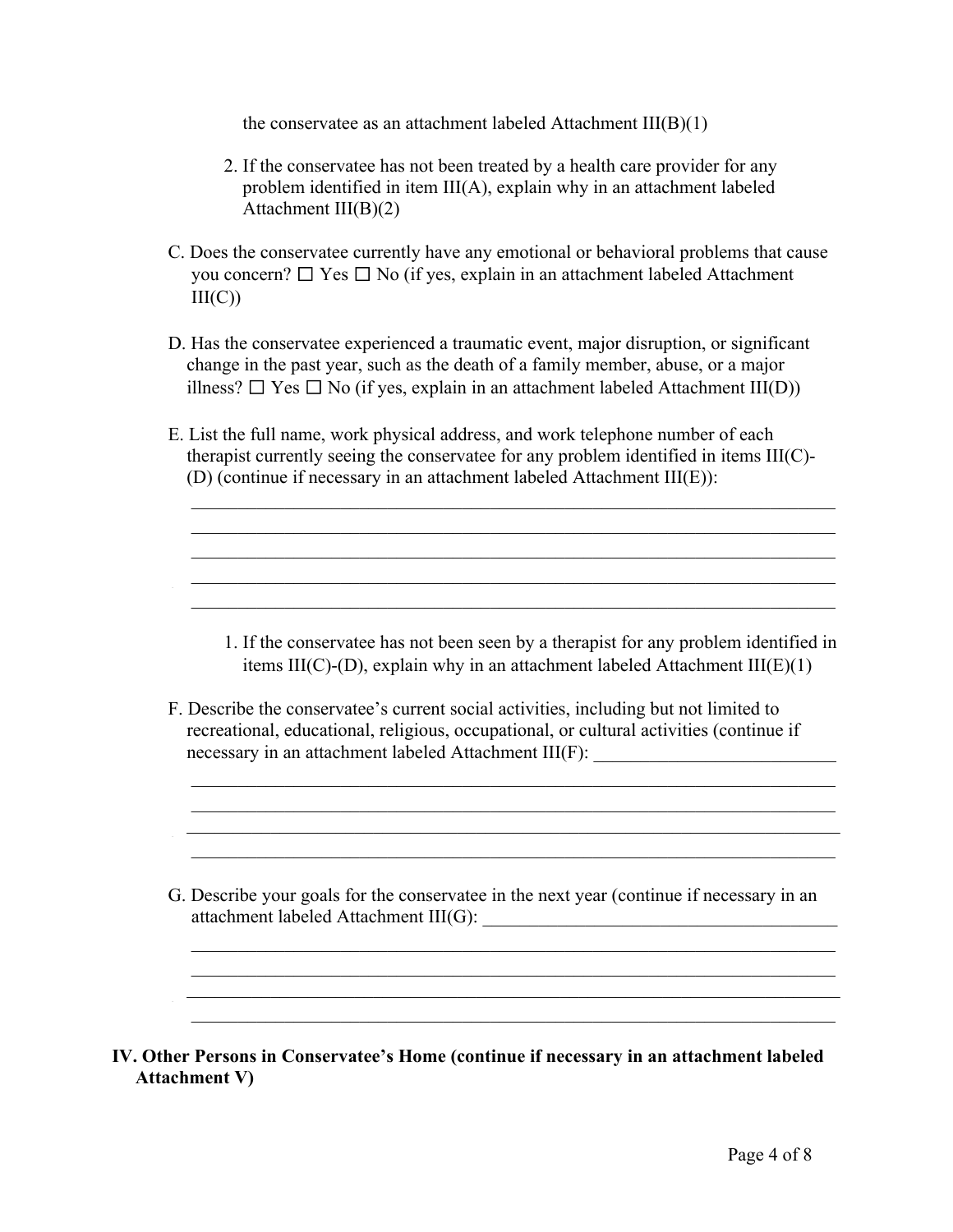A. List the full name, age, and relationship to the conservatee and to you of each person currently living in the conservatee's home (continue if necessary in an attachment labeled Attachment IV(A): \_\_\_\_\_\_\_\_\_\_\_\_\_\_\_\_\_\_\_\_\_\_\_\_\_\_\_\_\_\_\_\_\_\_\_\_\_\_\_\_\_\_\_\_\_\_\_

 $\frac{1}{2}$  ,  $\frac{1}{2}$  ,  $\frac{1}{2}$  ,  $\frac{1}{2}$  ,  $\frac{1}{2}$  ,  $\frac{1}{2}$  ,  $\frac{1}{2}$  ,  $\frac{1}{2}$  ,  $\frac{1}{2}$  ,  $\frac{1}{2}$  ,  $\frac{1}{2}$  ,  $\frac{1}{2}$  ,  $\frac{1}{2}$  ,  $\frac{1}{2}$  ,  $\frac{1}{2}$  ,  $\frac{1}{2}$  ,  $\frac{1}{2}$  ,  $\frac{1}{2}$  ,  $\frac{1$  $\overline{\phantom{a}}$  ,  $\overline{\phantom{a}}$  ,  $\overline{\phantom{a}}$  ,  $\overline{\phantom{a}}$  ,  $\overline{\phantom{a}}$  ,  $\overline{\phantom{a}}$  ,  $\overline{\phantom{a}}$  ,  $\overline{\phantom{a}}$  ,  $\overline{\phantom{a}}$  ,  $\overline{\phantom{a}}$  ,  $\overline{\phantom{a}}$  ,  $\overline{\phantom{a}}$  ,  $\overline{\phantom{a}}$  ,  $\overline{\phantom{a}}$  ,  $\overline{\phantom{a}}$  ,  $\overline{\phantom{a}}$  $\overline{\phantom{a}}$  , and the contract of the contract of the contract of the contract of the contract of the contract of the contract of the contract of the contract of the contract of the contract of the contract of the contrac  $\mathcal{L}_\text{max} = \frac{1}{2} \sum_{i=1}^n \mathcal{L}_\text{max}(\mathbf{z}_i - \mathbf{z}_i)$ 

B. List the full name of each person identified in item  $V(A)$  who moved into the conservatee's home after the conservatorship was established (continue if necessary in an attachment labeled Attachment IV(B)): \_\_\_\_\_\_\_\_\_\_\_\_\_\_\_\_\_\_\_\_\_\_\_\_\_\_\_\_\_\_\_\_\_\_\_

 $\mathcal{L} = \{ \mathcal{L} \mid \mathcal{L} \text{ and } \mathcal{L} \text{ and } \mathcal{L} \}$  $\mathcal{L}_\text{max}$  , and the contribution of the contribution of the contribution of the contribution of the contribution of the contribution of the contribution of the contribution of the contribution of the contribution of t

#### **V. Conservatee's Parents and Children (continue if necessary in an attachment Labeled Attachment V)**

A. List the full name, physical address, mailing address (if different than physical address), home telephone number, work telephone number, and mobile telephone number of the conservatee's mother (continue if necessary in an attachment labeled Attachment V(A)): \_\_\_\_\_\_\_\_\_\_\_\_\_\_\_\_\_\_\_\_\_\_\_\_\_\_\_\_\_\_\_\_\_\_\_\_\_\_\_\_\_\_\_\_\_\_\_\_\_\_\_\_\_

 $\frac{1}{2}$  ,  $\frac{1}{2}$  ,  $\frac{1}{2}$  ,  $\frac{1}{2}$  ,  $\frac{1}{2}$  ,  $\frac{1}{2}$  ,  $\frac{1}{2}$  ,  $\frac{1}{2}$  ,  $\frac{1}{2}$  ,  $\frac{1}{2}$  ,  $\frac{1}{2}$  ,  $\frac{1}{2}$  ,  $\frac{1}{2}$  ,  $\frac{1}{2}$  ,  $\frac{1}{2}$  ,  $\frac{1}{2}$  ,  $\frac{1}{2}$  ,  $\frac{1}{2}$  ,  $\frac{1$  $\frac{1}{2}$  ,  $\frac{1}{2}$  ,  $\frac{1}{2}$  ,  $\frac{1}{2}$  ,  $\frac{1}{2}$  ,  $\frac{1}{2}$  ,  $\frac{1}{2}$  ,  $\frac{1}{2}$  ,  $\frac{1}{2}$  ,  $\frac{1}{2}$  ,  $\frac{1}{2}$  ,  $\frac{1}{2}$  ,  $\frac{1}{2}$  ,  $\frac{1}{2}$  ,  $\frac{1}{2}$  ,  $\frac{1}{2}$  ,  $\frac{1}{2}$  ,  $\frac{1}{2}$  ,  $\frac{1$  $\mathcal{L}_\text{max}$  , and the contribution of the contribution of the contribution of the contribution of the contribution of the contribution of the contribution of the contribution of the contribution of the contribution of t

B. List the full name, physical address, mailing address (if different than physical address), home telephone number, work telephone number, and mobile telephone number of the conservatee's father (continue if necessary in an attachment labeled Attachment V(B)): \_\_\_\_\_\_\_\_\_\_\_\_\_\_\_\_\_\_\_\_\_\_\_\_\_\_\_\_\_\_\_\_\_\_\_\_\_\_\_\_\_\_\_\_\_\_\_\_\_\_\_\_\_ \_

 $\mathcal{L} = \{ \mathcal{L} \mid \mathcal{L} \text{ and } \mathcal{L} \text{ and } \mathcal{L} \}$  $\mathcal{L} = \{ \mathcal{L} \mid \mathcal{L} \text{ and } \mathcal{L} \text{ and } \mathcal{L} \}$  $\mathcal{L}_\text{max}$  , and the contribution of the contribution of the contribution of the contribution of the contribution of the contribution of the contribution of the contribution of the contribution of the contribution of t

C. List the full name, physical address, mailing address (if different than physical address), home telephone number, work telephone number, and mobile telephone number of each of the conservatee's children (continue if necessary in an attachment labeled Attachment V(C)):

 $\frac{1}{2}$  ,  $\frac{1}{2}$  ,  $\frac{1}{2}$  ,  $\frac{1}{2}$  ,  $\frac{1}{2}$  ,  $\frac{1}{2}$  ,  $\frac{1}{2}$  ,  $\frac{1}{2}$  ,  $\frac{1}{2}$  ,  $\frac{1}{2}$  ,  $\frac{1}{2}$  ,  $\frac{1}{2}$  ,  $\frac{1}{2}$  ,  $\frac{1}{2}$  ,  $\frac{1}{2}$  ,  $\frac{1}{2}$  ,  $\frac{1}{2}$  ,  $\frac{1}{2}$  ,  $\frac{1$  $\mathcal{L} = \{ \mathcal{L} \mid \mathcal{L} \text{ and } \mathcal{L} \text{ and } \mathcal{L} \}$  $\mathcal{L}_\text{max}$  , and the contribution of the contribution of the contribution of the contribution of the contribution of the contribution of the contribution of the contribution of the contribution of the contribution of t

D. Has the conservatee's mother visited the conservatee in the past year?  $\Box$  Yes  $\Box$  No  $(i$ f no, skip to item  $V(E)$ )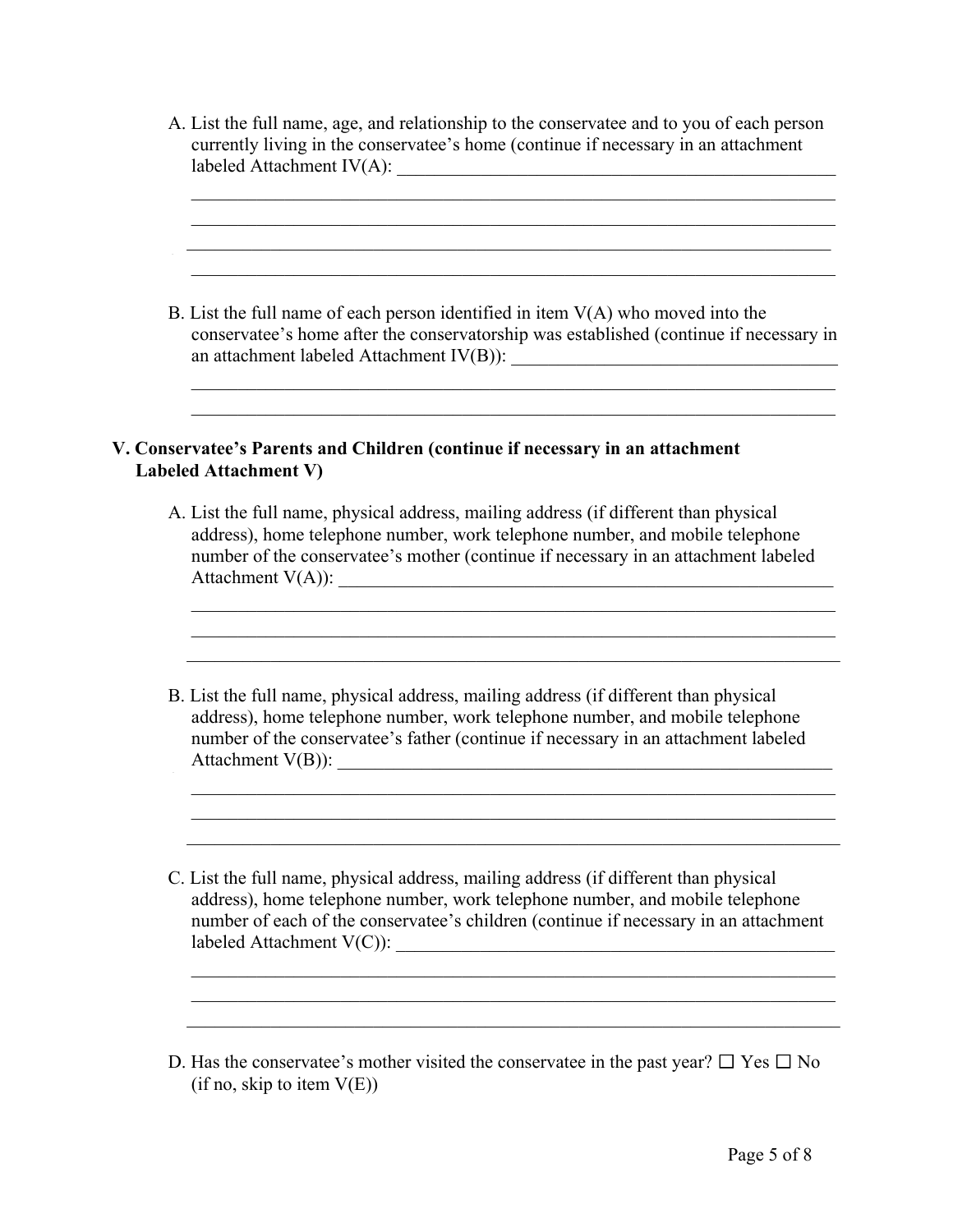- 1. Average frequency of visits:
- 2. Average duration of visits: \_\_\_\_\_\_\_\_\_\_\_\_\_\_\_\_\_\_\_\_\_\_\_\_\_\_\_\_\_\_\_\_\_\_\_\_\_\_\_\_\_\_
- 3. Were any of the visits supervised?  $\Box$  Yes  $\Box$  No (if yes, list the following information for each person who supervised a visit in an attachment labeled Attachment  $V(C)(3)$ : (1) full name, (2) relationship to conservatee and you, (3) home telephone number, (4) work telephone number, and (5) mobile telephone number)
- 4. Did any of the visits extend overnight?  $\Box$  Yes  $\Box$  No (if yes, list the following information for each person who hosted an overnight visit in an attachment labeled Attachment V(C)(4): (1) full name, (2) relationship to conservatee and you, (3) home physical address, (4) home telephone number, (5) work telephone number, and (6) mobile telephone number)
- 5. Did any problems arise during a visit?  $\Box$  Yes  $\Box$  No (if yes, explain in an attachment labeled Attachment V(C)(5))
- E. Has the conservatee's father visited the conservatee in the past year?  $\Box$  Yes  $\Box$  No  $(i$ f no, skip to item  $V(F)$ )
	- 1. Average frequency of visits:
	- 2. Average duration of visits:
	- 3. Were any of the visits supervised?  $\Box$  Yes  $\Box$  No (if yes, list the following information for each person who supervised a visit in an attachment labeled Attachment  $V(D)(3)$ : (1) full name, (2) relationship to conservatee and you, (3) home telephone number, (4) work telephone number, (5) mobile telephone number)
	- 4. Did any of the visits extend overnight?  $\Box$  Yes  $\Box$  No (if yes, list the following information for each person who hosted an overnight visit in an attachment labeled Attachment V(D)(4): (1) full name, (2) relationship to conservatee and you, (3) home physical address, (4) home telephone number, (5) work telephone number, and (6) mobile telephone number)
	- 5. Did any problems arise during a visit?  $\Box$  Yes  $\Box$  No (if yes, explain in an attachment labeled Attachment V(D)(5))
- F. Have any of the conservatee's children visited the conservatee in the past year?  $\Box$  Yes  $\Box$  No (if no, skip to item V(G))
	- 1. Average frequency of visits: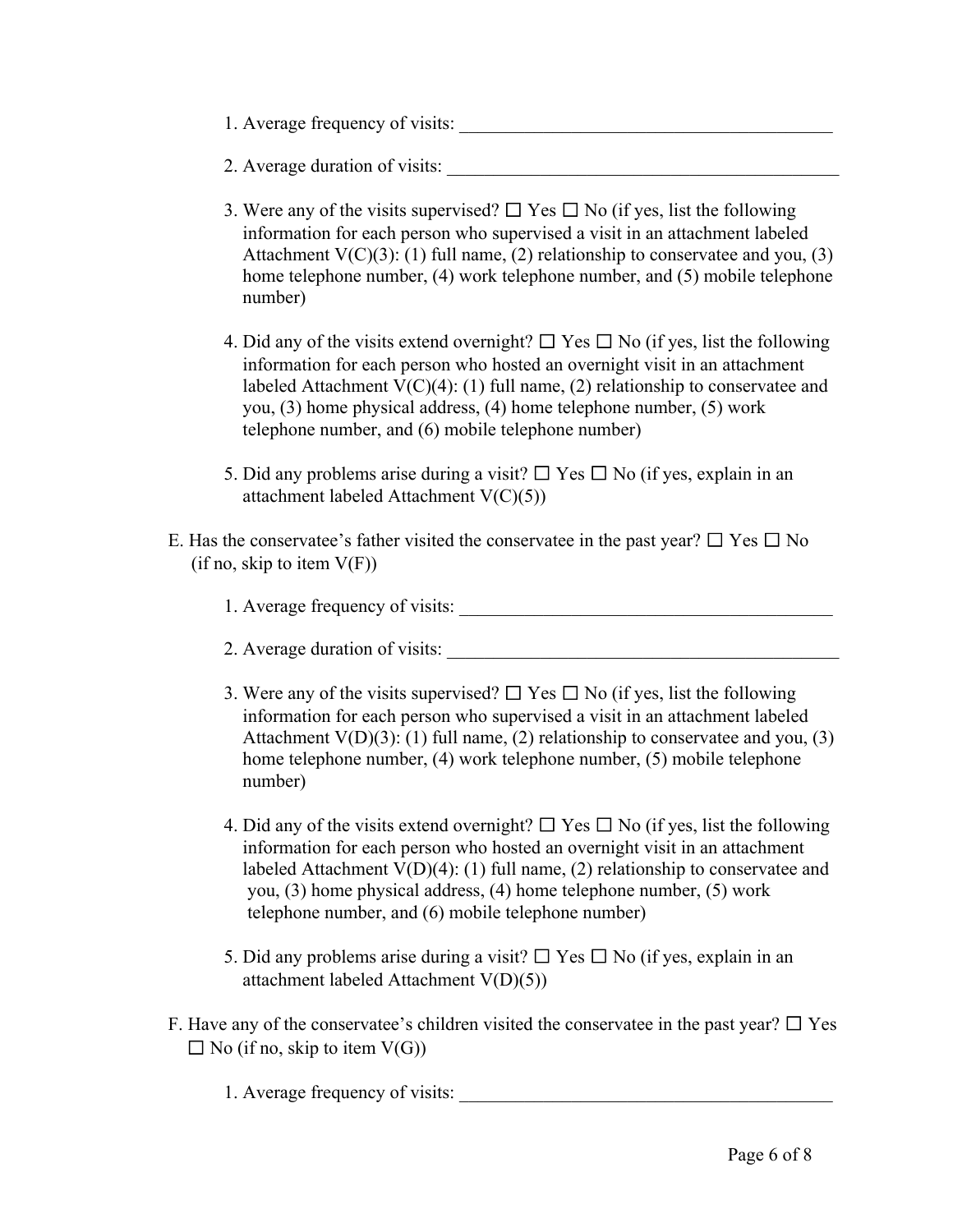- 2. Average duration of visits:
- 3. Were any of the visits supervised?  $\Box$  Yes  $\Box$  No (if yes, list the following information for each person who supervised a visit in an attachment labeled Attachment  $V(D)(3)$ : (1) full name, (2) relationship to conservatee and you, (3) home telephone number, (4) work telephone number, and (5) mobile telephone number)
- 4. Did any of the visits extend overnight?  $\Box$  Yes  $\Box$  No (if yes, list the following information for each person who hosted an overnight visit in an attachment labeled Attachment V(D)(4): (1) full name, (2) relationship to conservatee and you, (3) home physical address, (4) home telephone number, (5) work telephone number, and (6) mobile telephone number)
- 5. Did any problems arise during a visit?  $\Box$  Yes  $\Box$  No (if yes, explain in an attachment labeled Attachment V(D)(5))

G. Has the conservatee's mother provided financial support to the conservatee in the past year?  $\Box$  Yes  $\Box$  No (if no, skip to item V(H))

1. Average monthly amount: \$

H. Has the conservatee's father provided financial support to the conservatee in the past year?  $\Box$  Yes  $\Box$  No (if no, skip to item V(I))

1. Average monthly amount: \$

I. Have any of the conservatee's children provided financial support to the conservatee in the past year?  $\Box$  Yes  $\Box$  No (if no, skip to item VI)

1. Average monthly amount: \$

### **VI. Conservatee's Income (continue if necessary in an attachment labeled Attachment VI)**

A. List the source and amount of any funds that you received on behalf of the conservatee in the past year (continue if necessary in an attachment labeled Attachment  $VI(A)$ ):

 $\mathcal{L} = \{ \mathcal{L} \mid \mathcal{L} \text{ and } \mathcal{L} \text{ and } \mathcal{L} \}$  $\frac{1}{2}$  ,  $\frac{1}{2}$  ,  $\frac{1}{2}$  ,  $\frac{1}{2}$  ,  $\frac{1}{2}$  ,  $\frac{1}{2}$  ,  $\frac{1}{2}$  ,  $\frac{1}{2}$  ,  $\frac{1}{2}$  ,  $\frac{1}{2}$  ,  $\frac{1}{2}$  ,  $\frac{1}{2}$  ,  $\frac{1}{2}$  ,  $\frac{1}{2}$  ,  $\frac{1}{2}$  ,  $\frac{1}{2}$  ,  $\frac{1}{2}$  ,  $\frac{1}{2}$  ,  $\frac{1$  $\frac{1}{2}$  ,  $\frac{1}{2}$  ,  $\frac{1}{2}$  ,  $\frac{1}{2}$  ,  $\frac{1}{2}$  ,  $\frac{1}{2}$  ,  $\frac{1}{2}$  ,  $\frac{1}{2}$  ,  $\frac{1}{2}$  ,  $\frac{1}{2}$  ,  $\frac{1}{2}$  ,  $\frac{1}{2}$  ,  $\frac{1}{2}$  ,  $\frac{1}{2}$  ,  $\frac{1}{2}$  ,  $\frac{1}{2}$  ,  $\frac{1}{2}$  ,  $\frac{1}{2}$  ,  $\frac{1$  $\frac{1}{2}$  ,  $\frac{1}{2}$  ,  $\frac{1}{2}$  ,  $\frac{1}{2}$  ,  $\frac{1}{2}$  ,  $\frac{1}{2}$  ,  $\frac{1}{2}$  ,  $\frac{1}{2}$  ,  $\frac{1}{2}$  ,  $\frac{1}{2}$  ,  $\frac{1}{2}$  ,  $\frac{1}{2}$  ,  $\frac{1}{2}$  ,  $\frac{1}{2}$  ,  $\frac{1}{2}$  ,  $\frac{1}{2}$  ,  $\frac{1}{2}$  ,  $\frac{1}{2}$  ,  $\frac{1$  $\mathcal{L}_\text{max}$  , and the contribution of the contribution of the contribution of the contribution of the contribution of the contribution of the contribution of the contribution of the contribution of the contribution of t

1. Include a copy of the last statement for any bank account, life insurance policy, or other financial asset that you administer on behalf of the conservatee as an